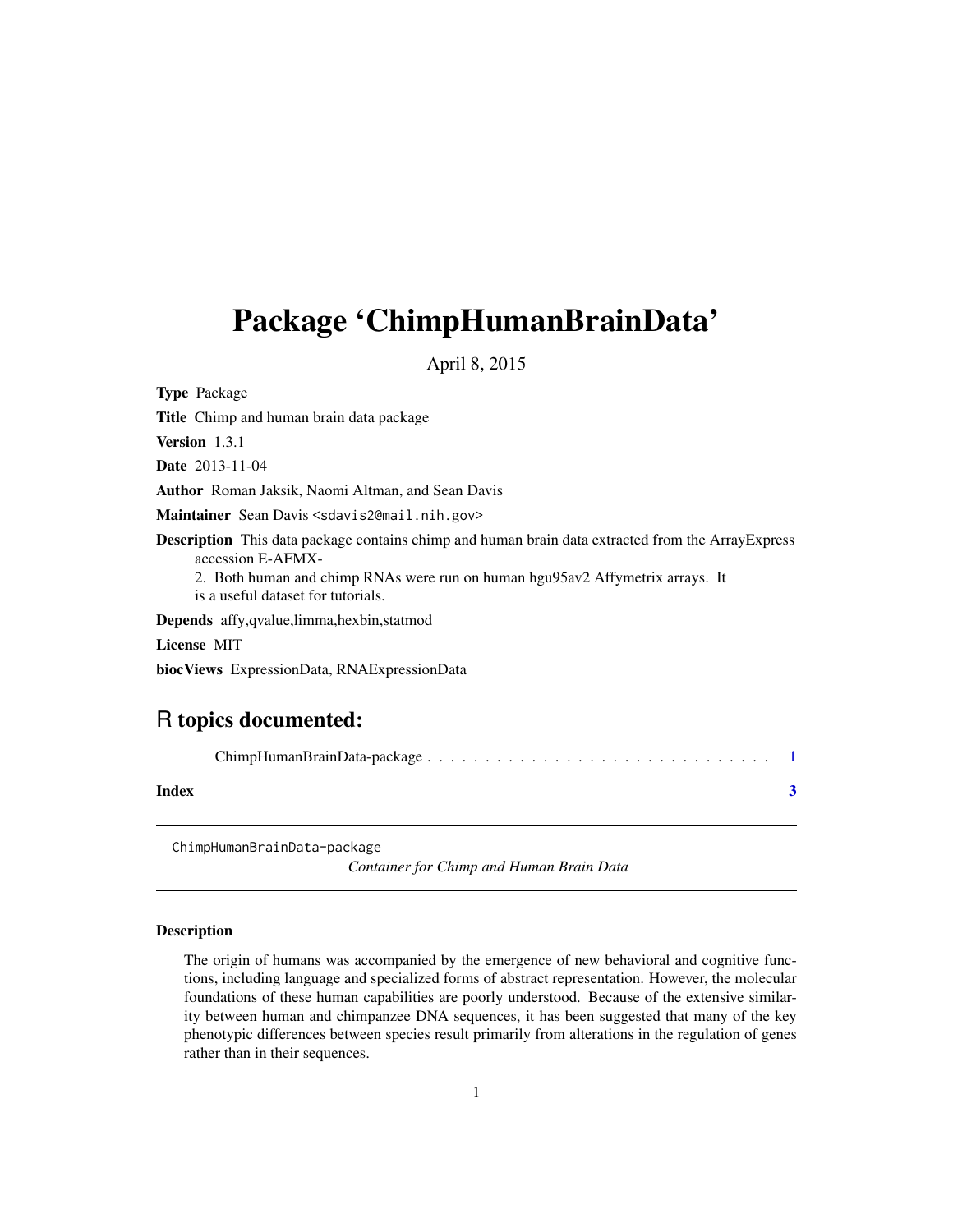To characterize gene expression patterns accross the brain and investigate the genetic basis of human specializations in brain organization and cognition, we used microarrays to quantify the transcript levels of thousands of genes in tissue samples from different brain regions of several human and chimpanzee individuals. Our results indicated that the human brain displays a distinctive pattern of gene expression relative to non-human primates, with higher expression levels for many genes belonging to a wide variety of functional classes. The increased expression of these genes could provide the basis for extensive modifications of cerebral physiology and function in humans, and suggests that the human brain is characterized by elevated levels of neuronal activity.

This package contains a collection of .CEL files meant to be used for training purposes.

#### Details

Package: ChimpHumanBrainData Type: Package Version: 10 Date: 2013-10-29 License: MIT

#### Author(s)

Roman Jaksik

Maintainer: Sean Davis <sdavis2@mail.nih.gov>

#### References

Caceres M, Lachuer J, Zapala MA, Redmond JC et al. Elevated gene expression levels distinguish human from non-human primate brains. Proc Natl Acad Sci U S A 2003 Oct 28;100(22):13030-5. PMID: 14557539

<http://www.ncbi.nlm.nih.gov/geo/query/acc.cgi?acc=GSE7540>

#### Examples

```
library(affy)
celfileDir = system.file(extdata,package=ChimpHumanBrainData)
celfileNames = list.celfiles(celfileDir)
abatch = ReadAffy(filenames=celfileNames,celfile.path=celfileDir,compress=TRUE)
```